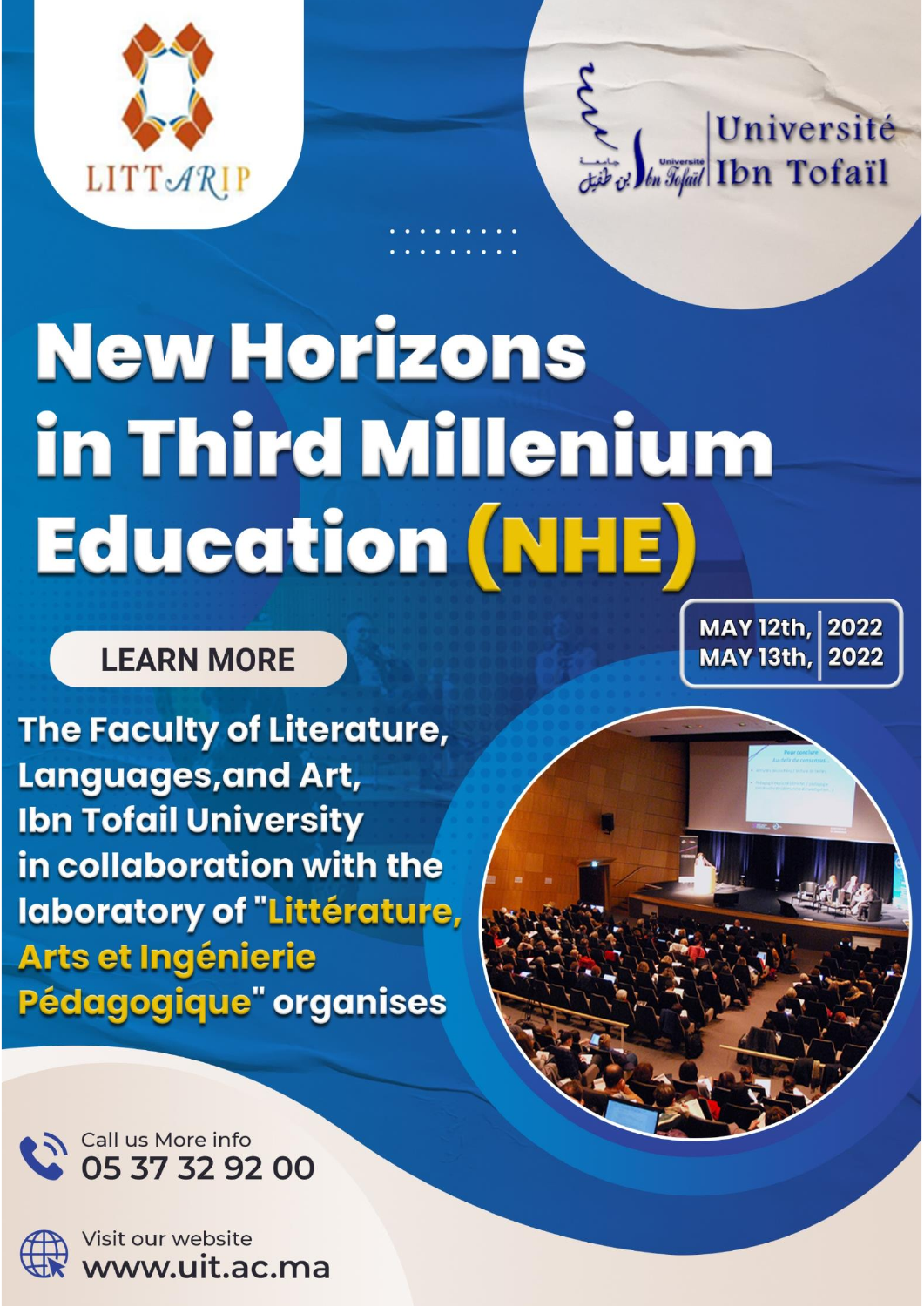



#### **The Faculty of Literature, Languages and Arts**

#### **In Collaboration with**

#### **LITTARIP**

#### **Organizes**

#### The First International Conference on Education

#### Under the theme

### New Horizons in Third Millenium Education (NHE)

#### 12 & 13 May, 2022

### **Rationale :**

Education is widely recognized as a means of achieving various social and economic objectives. Contemporary education systems are designed in such a way as to foster enduring sustainable development. These systems are meant to provide learners with hands-on knowledge based on modern ideas and value-systems that ease their integration in the demanding job market of today's global world. To be up to these targets, education planners and policy-makers are called for to manage educational systems with a maximum of effectiveness and efficiency. When education systems do not function in an appropriate manner, it leads to various issues that have implications beyond the education system itself.

International as well as national institutions have been striving for high-quality education systems, particularly in Africa and Asia. As early as 1962, the World Bank underscored the vital significance of investing in education- a priority which is up to now on top of the bank's agenda. This tendency indicates that investment in human capital via education gains as much momentum as investment in physical capital, namely in road infrastructures, transport, etc. The World Bank has so far invested more than 5 billion Dollars in about 260 educational projects in more than 90 countries around the world. Likewise, the International Development Association (IDA), an affiliate of the World Bank, has been investing tremendous budgets to fuel the growing demand for solid educational systems, especially in Asian and African countries which have struggled a long time to achieve independence from core, powerful countries.

In spite of the efforts made to ensure equitable distribution of educational opportunities and to put in place educational systems which respond to the needs of future generations, the educational status quo leaves a lot to be desired. When we examine some of the educational systems in Africa and Asia today, it would be doubtful they fulfill the aspirations in many of the areas mentioned earlier. The overall tendency within these systems has been providing young alumni with unsubstantial certificates. The overwhelming preoccupation has been with examinations at the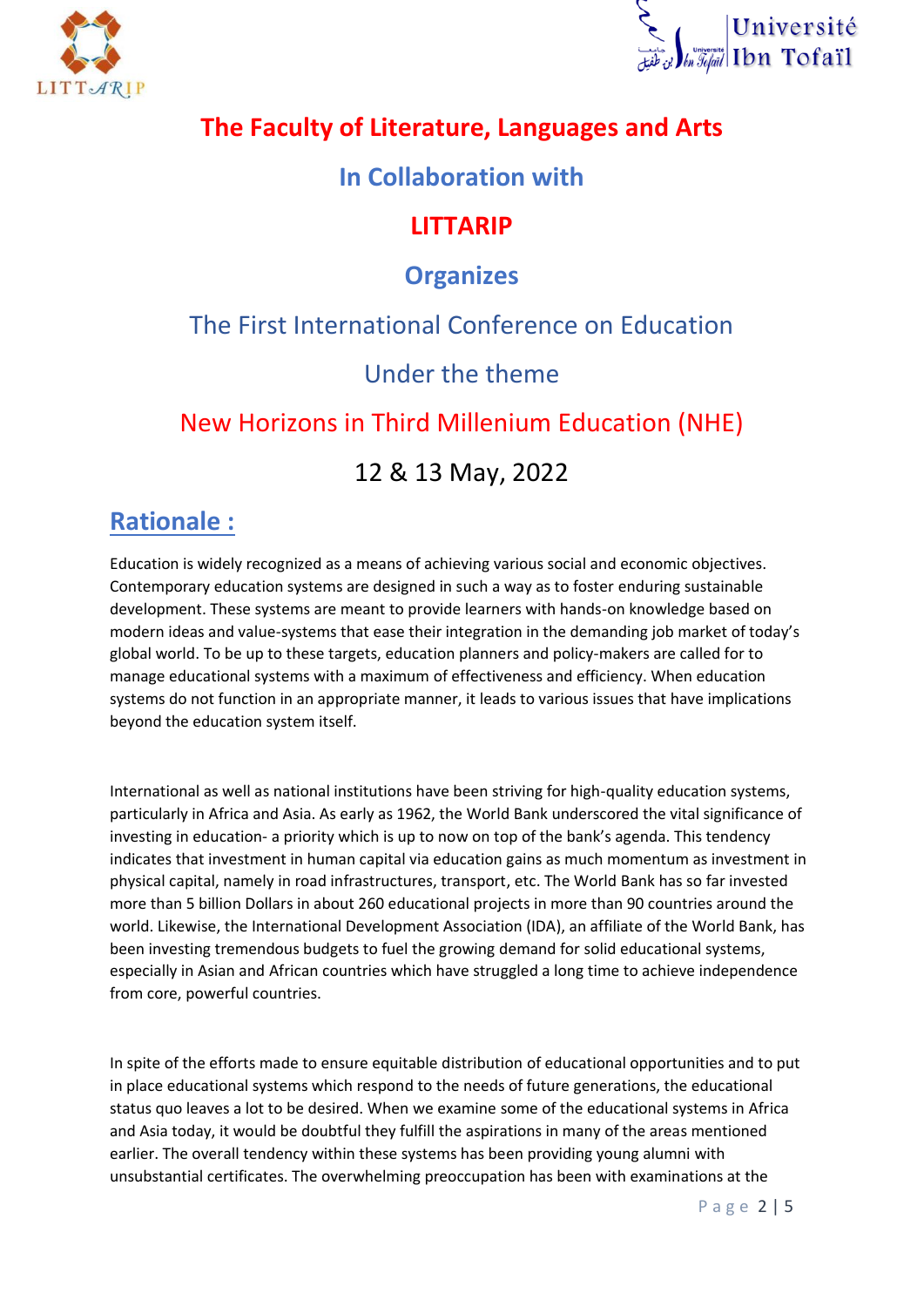



expense of skill development and global citizenship education. The outcome is that students keep moving up the educational ladder without developing a profile that can render them marketable, global citizens. Hence, there is an absolute necessity to reconsider and rethink the educational systems the world over, especially in African and some Asian countries.

# **Conference Aims and Objectives :**

This International Conference on Education in the Third Millennium aims to bring together academic scientists, researchers and policy-makers from all over the world to exchange and share their experiences and research results on all aspects of education not only as a human right but also as a basic component of human development. It also provides a premier interdisciplinary platform for researchers, practitioners and educators worldwide to present and discuss the most recent innovations, trends, challenges and horizons in multiple education- specific areas. Our conference is geared towards promoting the quality of education systems in developing countries, namely in Africa and Asia. We welcome presenters to share their experiential knowledge and suggest avenues for establishing equitable, innovative and solid education systems that are liable to give a strong push to sustainable socio-economic growth.

## **Call for Contributions :**

All honorable authors are kindly encouraged to contribute to and help shape the conference through submissions of their research abstracts and papers. High quality research contributions describing original results of a conceptual, constructive, empirical, experimental or theoretical nature in all areas of education are cordially solicited for presentation at the conference. The research areas of the conference include but are not limited to the following:

Higher Education Primary/Secondary Education Tertiary Education Education and globalization Quality in Education Technology and education Language Teaching/learning Syllabi design Educational assessment Management and education Governance and education Tourism and education Soft skills development

## **Conference Coordinators :**

Pr. Anasse Khadija & Pr. Najib Slimani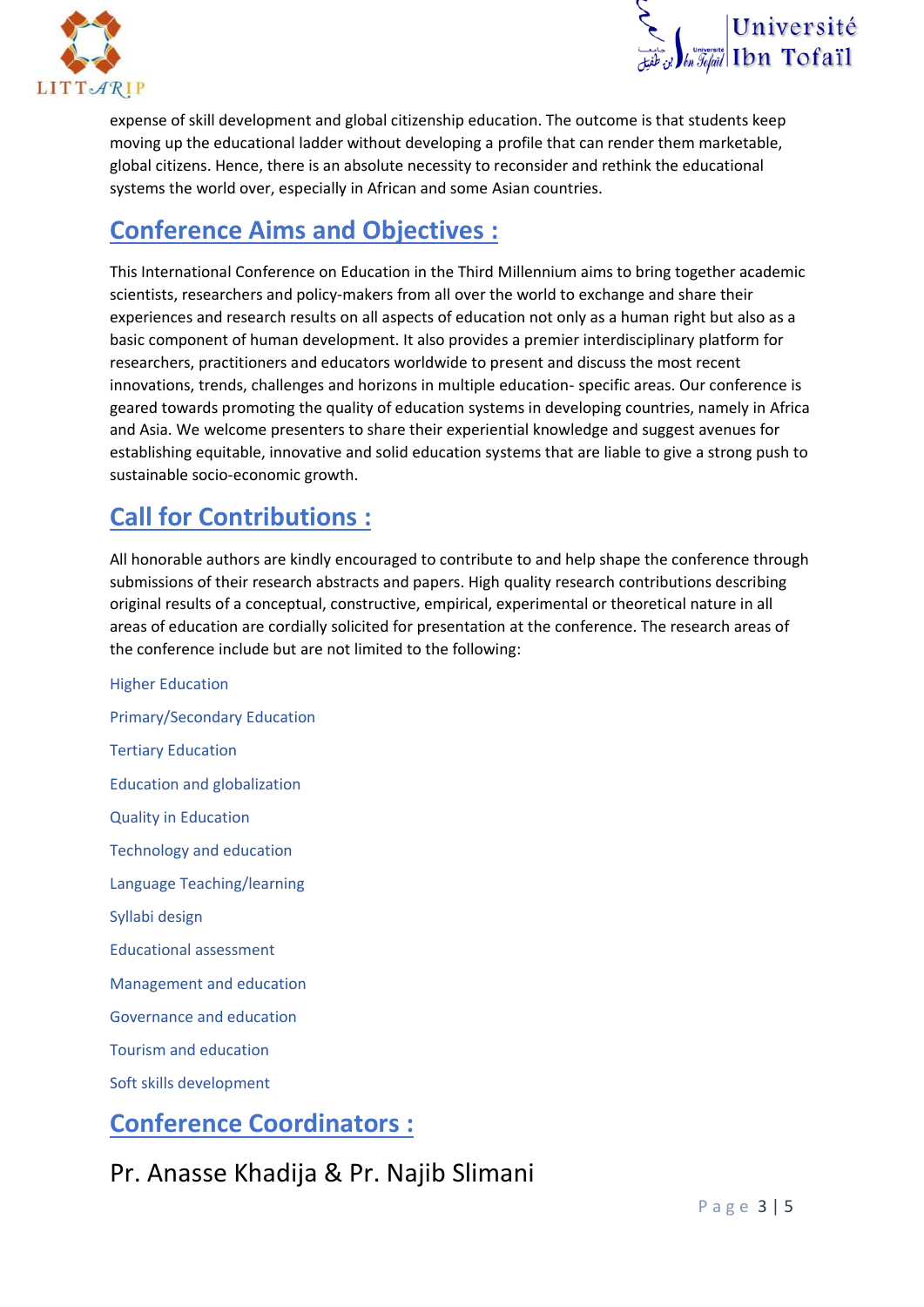



# **Keynote Speaker :**

# Pr.Anasse Khadija & Pr. Najib Slimani

# **Organizing Committee :**

Pr. Anasse Khadija

Pr. Najib Slimani

## **Scientific Committee :**

Pr. Khadija Anasse, FLLA, Ibn Tofail University, Kenitra

Pr. Lin Armstrong, Coventry University, UK

Pr. Najib Slimani, FLHS, Cadi Ayyad University, Marrakech

Pr. Naima Trimas, FLHS, Ibn Zohr University, Agadir

Pr. Jennice Wright, Mississippi University, USA

Pr. Mustapha Zanzoun, FLHS, Sultan Moulay Slimane University, Beni Mellal

**Conference Language:**

English & French

**Guidelines for paper submission:**

Abide by academic, scholarly research methodology

Adopt the A4 format, Times New Romans with Size 14 in text and size ten in the margins

APA Style

## **Publication :**

Selected papers with be duly published in a Proceedings book.